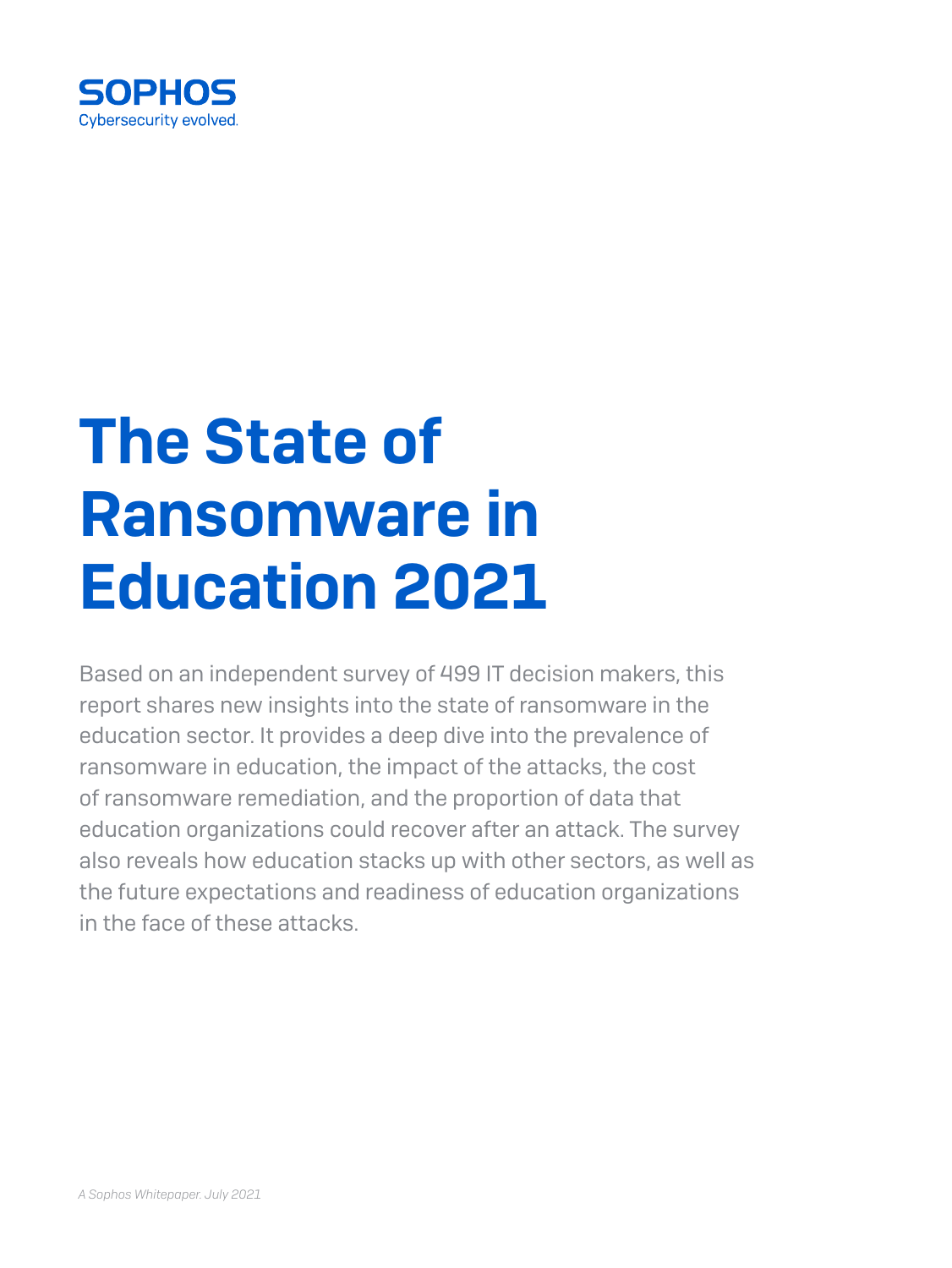# About the survey

Sophos commissioned independent research house Vanson Bourne to survey 5,400 IT decision makers across 30 countries. Respondents came from a wide range of sectors, including 499 respondents from the education sector. The survey was conducted in January and February 2021.

### How many employees does your organization have globally? [5,400]



### Within which sector is your organization? [5,400]



50% of the respondents in each country came from organizations with 100 to 1,000 employees, and 50% from organizations with 1,001 to 5,000 employees. The 499 education IT decision makers came from all geographic regions surveyed: the Americas, Europe, the Middle East, Africa, and Asia Pacific.

| <b>Region</b>          | # Respondents |
|------------------------|---------------|
| Americas               | 142           |
| Europe                 | 138           |
| Middle East and Africa | 85            |
| Asia Pacific           | 134           |

*499 IT decision makers in education*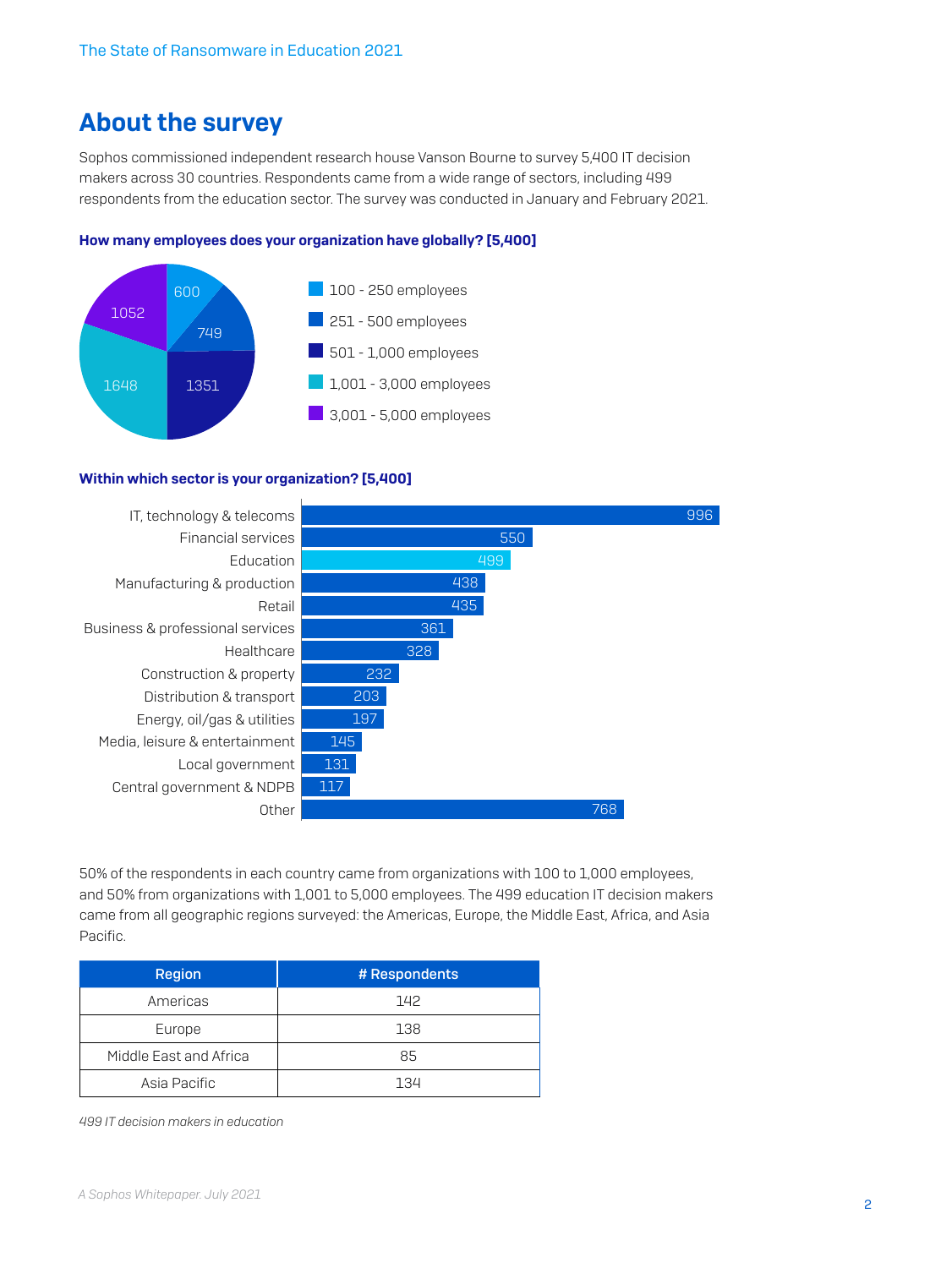# Key findings in Education

- $\rightarrow$  44% of organizations were hit by ransomware in the last year
- $\rightarrow$  58% of organizations hit by ransomware said the cybercriminals succeeded in encrypting their data in the most significant attack
- $\rightarrow$  35% of those whose data was encrypted paid the ransom to get their data back in the most significant ransomware attack
- $\rightarrow$  The average ransom payment was US\$112,435
- However, those who paid the ransom got back just 68% of their data on average, leaving almost a third of the data inaccessible
- $\rightarrow$  The total bill for rectifying a ransomware attack in the education sector, considering downtime, people time, device cost, network cost, lost opportunity, ransom paid, and more, was, on average, US\$2.73 million – the highest across all sectors surveyed
- ▶ 55% of those whose data was encrypted used backups to restore data
- ▸ 90% of educational organizations have a malware incident recovery plan

2020 was a tough year for education, with the sector experiencing the highest level of ransomware attacks of all industries (tied with retail). At the same time, the rapid shift from classroom to online learning in many countries piled additional work and pressures on IT teams: nearly three quarters (74%) of respondents said cybersecurity workloads increased over 2020, the second highest rate of all sectors.

In the face of these challenges, many education organizations that were hit by ransomware paid the ransom to get their data back. In fact, the education sector has the third-highest rate of ransom payment (35%), behind energy, oil/gas and utilities (43%), and local governments (42%). However, those who paid on average only got back 68% of their data, leaving almost a third inaccessible, and just 11% got all their encrypted data back. In other words, paying the ransom doesn't really pay off!

The overall financial impact of ransomware is crippling for education organizations. The average bill for recovering from a ransomware attack is US\$2.73 million, the highest by far of all sectors and 48% above the global average. This is likely due to many education organizations running outdated and fragmented IT infrastructures supported by understaffed IT teams. As a result, in the wake of an attack they are often forced to totally rebuild from the ground up, incurring major financial cost.

Education organizations should prioritize strengthening their defenses against ransomware. Investing in modern infrastructure, together with cybersecurity technology and skills, will considerably reduce both the overall cost and impact of ransomware.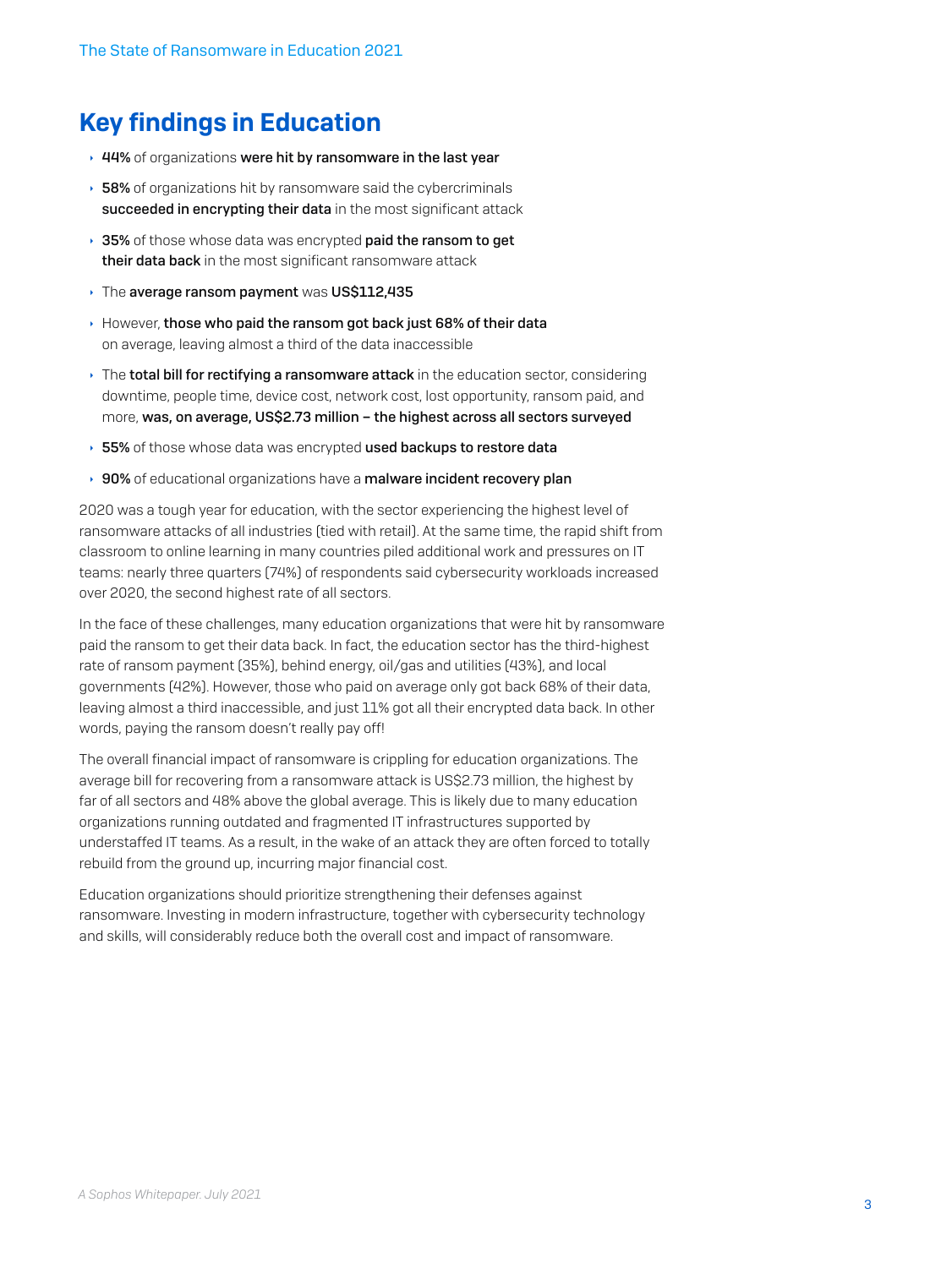# The prevalence of ransomware in education

### Education's experience with ransomware last year

When the 499 education sector respondents were asked if their organization was hit by ransomware in the last year, defined as multiple computers being impacted by a ransomware attack, but not necessarily encrypted, 44% said yes.

### Educational Establishments Hit By Ransomware Last Year



In the last year, has your organization been hit by ransomware? [499 Education respondents]

At the same time, 33% said they were not hit last year but they expect to be hit in the future – below the cross-sector average of 41%. When it comes to the percentage of respondents that weren't hit and don't expect to be hit in the future, education is in line with the crosssector average at 22%. We'll dive deeper into the reasons behind the expectation of being hit in the future and what gives others confidence in the face of future attacks later in the report.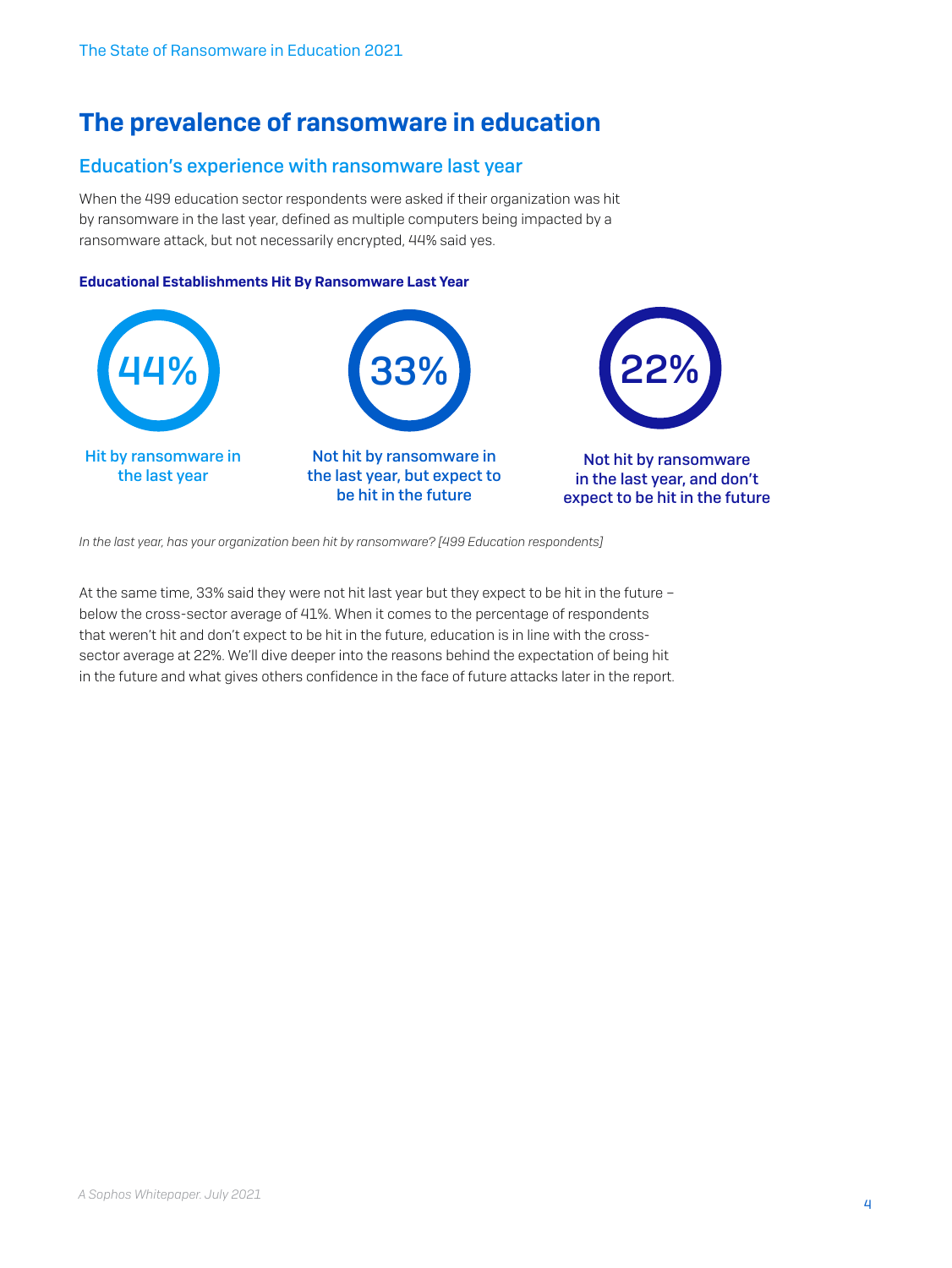### Education saw the highest level of ransomware attack

Looking at the prevalence of ransomware across all the sectors surveyed, **education**, along with retail, experienced the highest level of ransomware attacks with 44% of respondents in these sectors reporting being hit compared with a global average of 37%.



### % respondents hit by ransomware in the last year

*In the last year, has your organization been hit by ransomware? Yes [base numbers in chart] omitting some answer options, split by sector*

The education sector has long been an attractive target for adversaries as it often lacks a resilient IT infrastructure. Budgets for both IT and cybersecurity are often very tight, with stretched IT teams battling to secure an outdated infrastructure with limited tools and resources. Risky online student behavior, such as downloading pirated software, also increases exposure to attack.

The pandemic has further exacerbated the challenge. Many education establishments switched, with short notice, from brick-and-mortar classrooms to virtual/remote learning environments, leaving IT teams little time to plan security strategies or invest in new IT infrastructure. The rapid switch also limited opportunities for cybersecurity training for teachers and students, while overloaded IT staff had limited availability to provide technical/security support.

Globally across all sectors, the percentage of organizations hit by ransomware in the last year dropped considerably from the previous year, when 51% admitted being hit. While the drop is welcome news, it's likely due in part to evolving attacker behaviors. These behaviors have been observed by SophosLabs and the Sophos Managed Threat Response team; for instance, many attackers have moved from larger scale, generic, automated attacks to more targeted attacks that include human-operated, hands-on-keyboard hacking. While the overall number of attacks is lower, our experience shows that the potential for damage from these targeted attacks is much higher.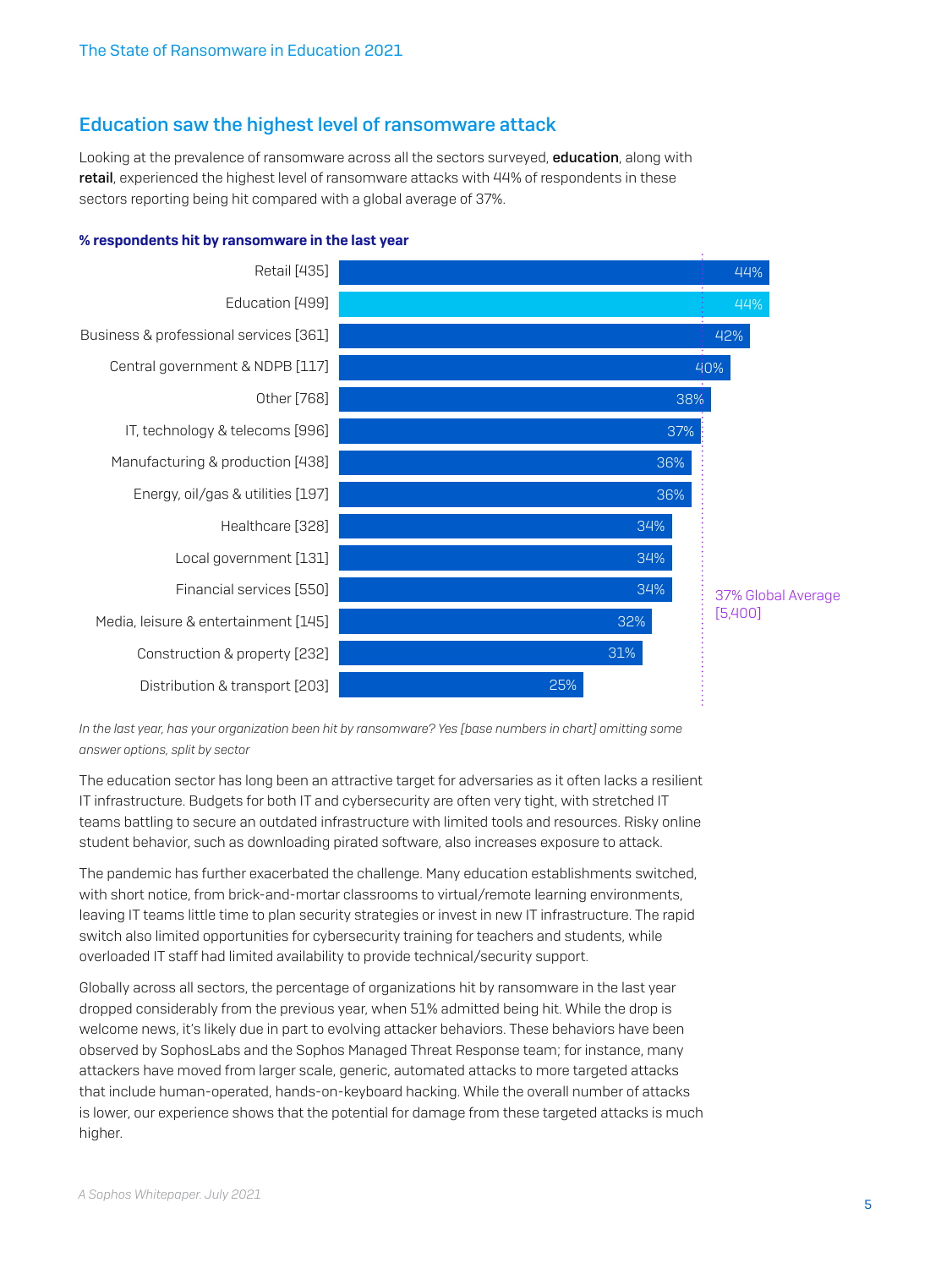# The impact of ransomware

### Attackers succeed in encrypting education data

We asked the respondents whose organizations had been hit by ransomware whether, in the most significant ransomware attack they had faced, the cybercriminals succeeded in encrypting data.



Cybercriminals succeeded in encrypting data

The attack was stopped before the data could be encrypted

The data was not encrypted but the organization was held to ransom

*Did the cybercriminals succeed in encrypting your organization's data in the most significant ransomware attack? [2006 cross-sector; 219 educational establishments that have been hit by ransomware in the last year]*

The survey revealed that attackers have a slightly higher success rate in encrypting data in education (58%) than the global average (54%). Educational establishments are also little less successful at stopping the encryption than the global average: 37% vs. 39%. This is likely because of the IT resource crunch and limited IT budget in most educational establishments. IT teams, already understaffed, were further stretched last year as classrooms turned into virtual learning environments due of the pandemic.

Interestingly, 5% said the data was not encrypted and yet the organization was still held to ransom. SophosLabs has seen an increase in extortion-style attacks over the last year: instead of encrypting files, adversaries steal data and threaten to publish it unless the ransom demand is paid. This requires less effort on the part of the attackers as no encryption or decryption is needed. Adversaries often leverage the punitive fines for data breaches in their demands in a further effort to make victims pay up.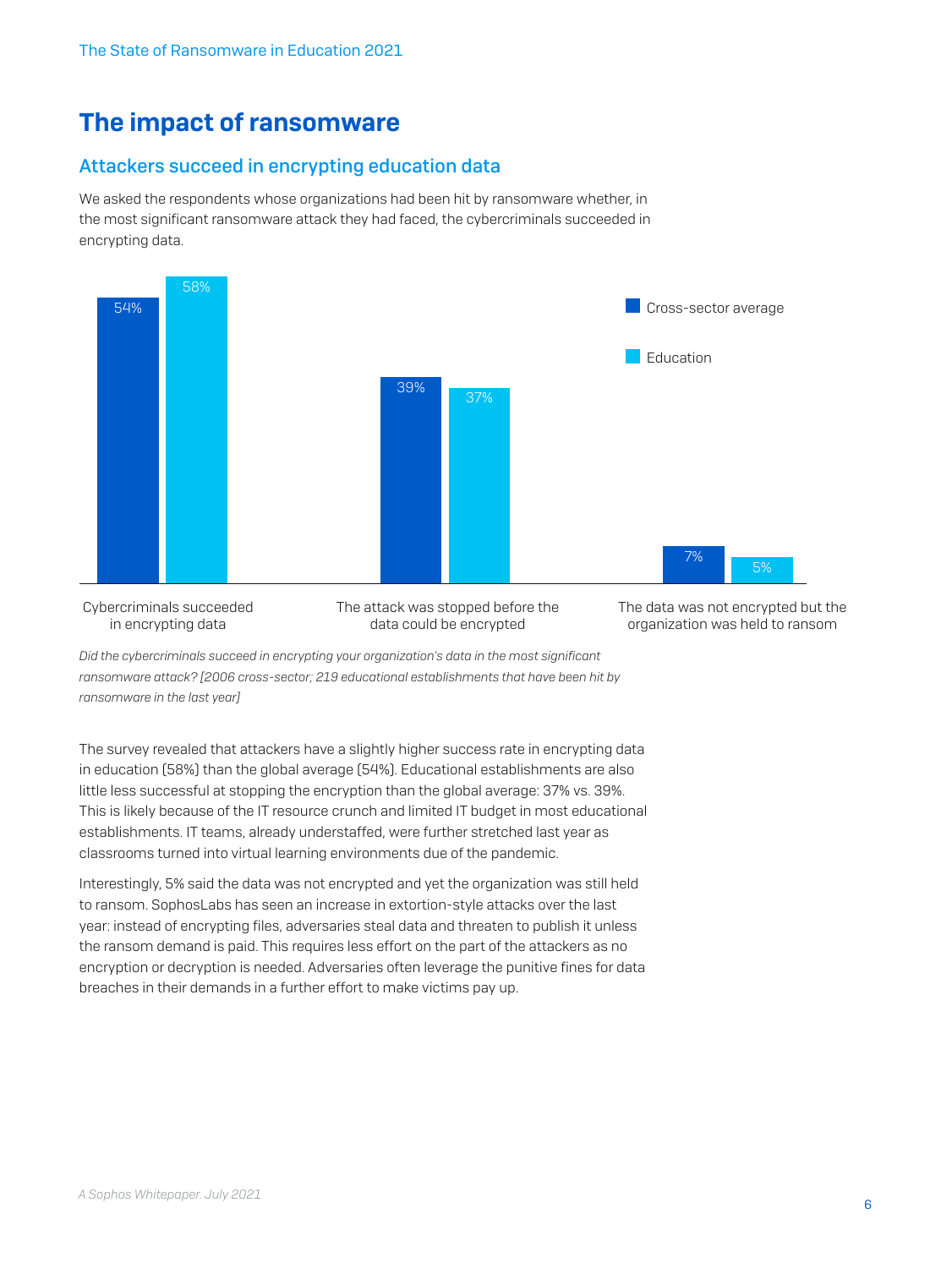### Propensity to pay the ransom

### % that paid the ransom to get their data back



*Did your organization get the data back in the most significant ransomware attack? Yes, we paid the ransom [base numbers in chart] organizations where the cybercriminals succeeded in encrypting their data in the most significant ransomware attack, omitting some answer options, split by sector*

Education is one of the sectors most likely to pay the ransom, with 35% of respondents whose data was encrypted in the most significant ransomware attack admitting to paying the ransom compared with a cross-sector average of 32%. This may be due to the pressures on education teams to ensure continuity of learning, which have increased due to the pandemic. In pre-COVID times, a ransomware attack on an educational network would mean major disruption to learning. However, when learning is mostly conducted on virtual platforms, a ransomware attack can bring it to a complete stop.

Across sectors, energy, oil/gas, and utilities is most likely to pay the ransom, with 43% submitting to the ransom demand. This sector typically has a lot of legacy infrastructure that cannot easily be updated, so victims may feel compelled to pay the ransom to enable continuation of services.

Local government reports the second-highest level of ransom payments (42%). This is also the sector most likely (69%) to have its data encrypted. It may well be that the propensity of local government organizations to pay up is driving attackers to focus their more complex and effective attacks on this audience.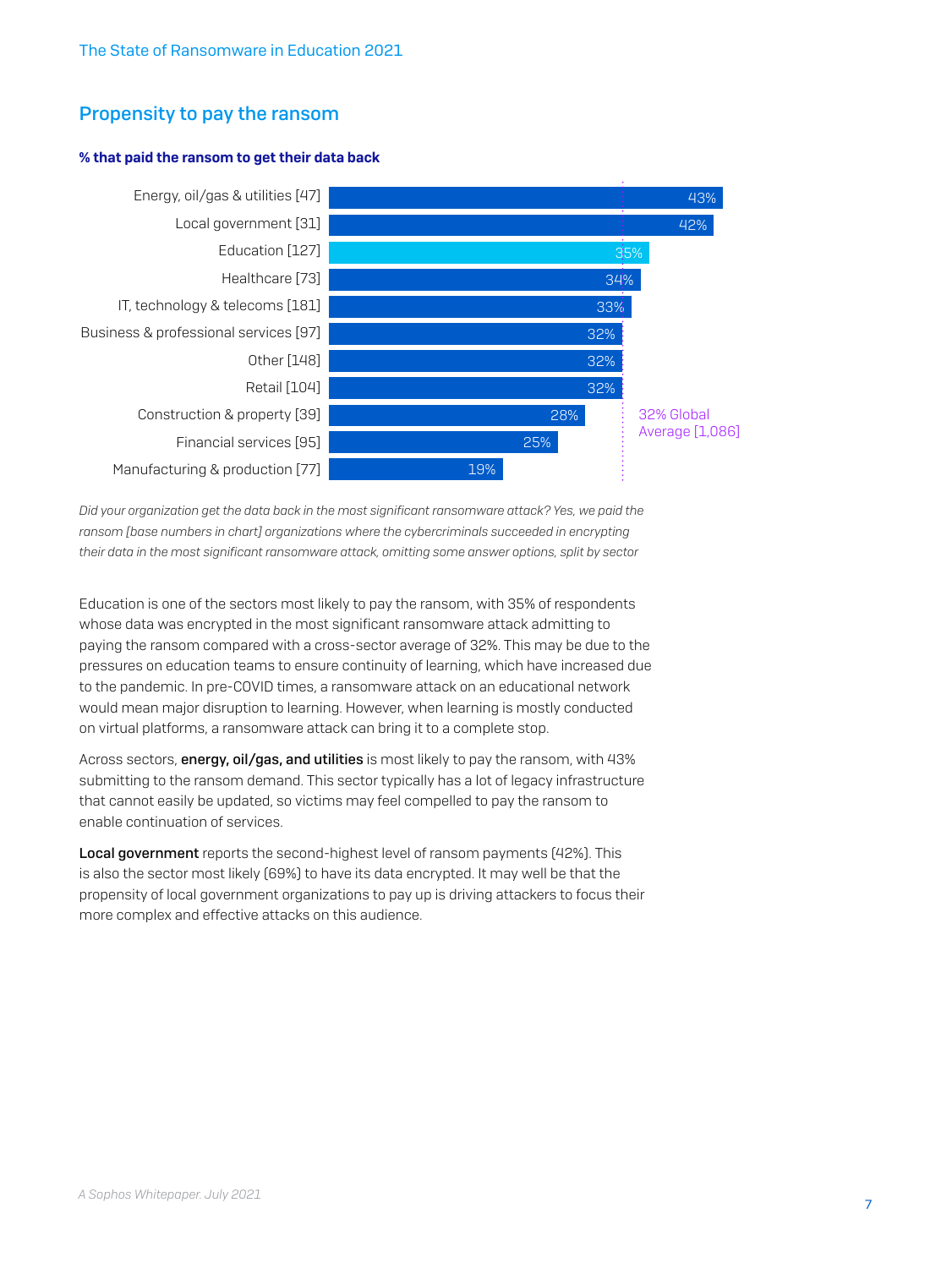### Ability to restore data using backups

### % that used backups to restore encrypted data



*Did your organization get the data back in the most significant ransomware attack?* 

*Yes, we used backups to restore the data [base numbers in chart] organizations where the cybercriminals succeeded in encrypting their data in the most significant ransomware attack, omitting some answer options, split by sector*

55% of respondents in the education sector whose data was encrypted during their most significant ransomware attack were able to restore it from backups. This is in line with the global average of 57%. Backups are the best way by which encrypted data can be restored and organizations would be wise to increase their focus in this area.

### 98% got encrypted data back

Let's now look at the percentage of organizations that could recover their data after it was encrypted.



*Did your organization get the data back in the most significant ransomware attack? [127] Educational organizations responded.* 

98% of educational establishments whose data was encrypted during their most significant ransomware attack got it back. Just over a third (35%) paid the ransom, 55% used backups, and 8% used other means to get their data back.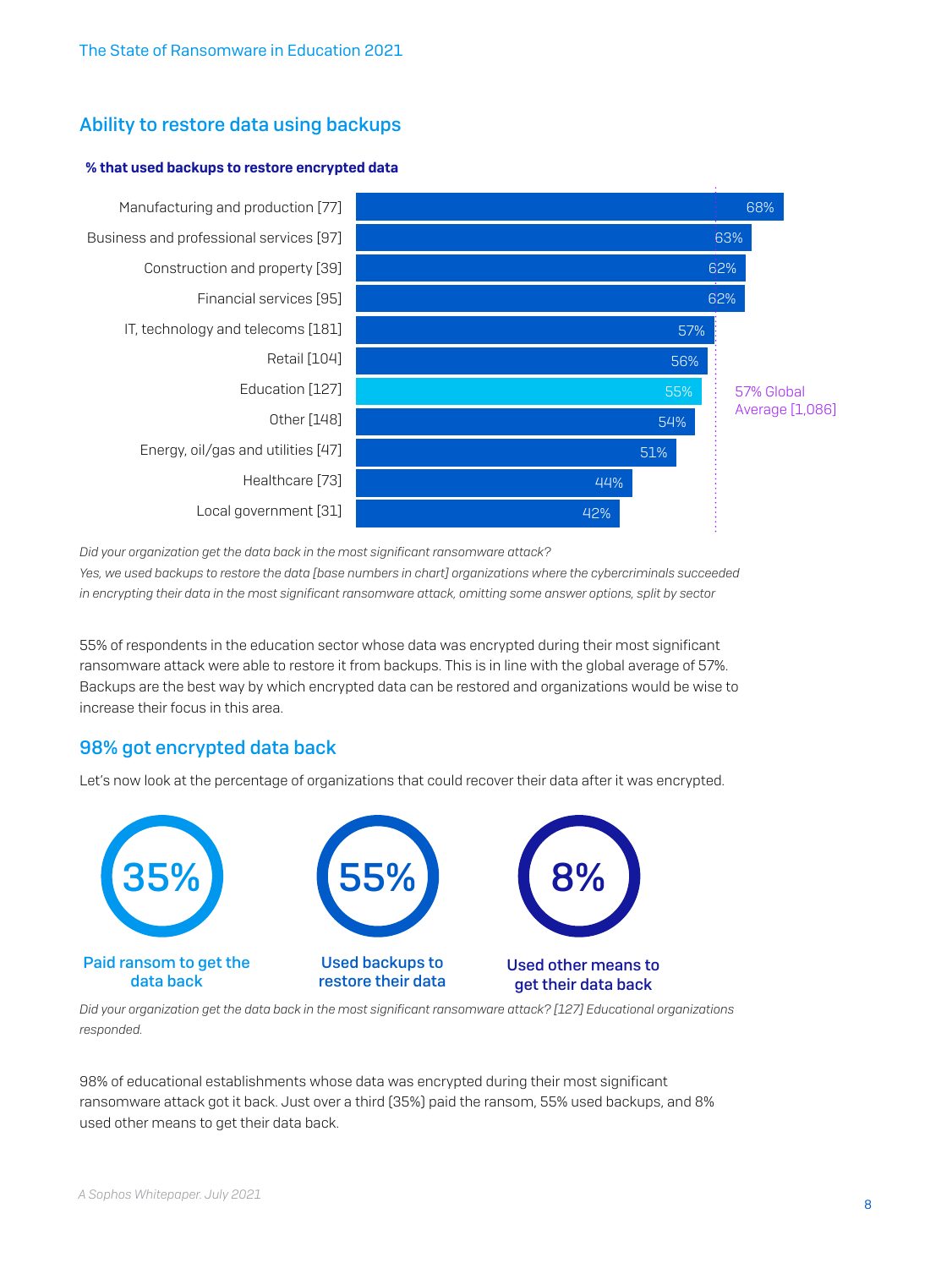

### Paying the ransom only gets you some of your data

*Average amount of data organizations got back in the most significant ransomware attack. [44] organizations that paid the ransom to get their data back*

On average, education establishments that paid the ransom got back just 68% of their data, leaving a third of their data inaccessible. This is slightly better than the global average (65%) but still leaves a considerable proportion of the data inaccessible.





### Got ALL their data back Got half or less of their data back

*Average amount of data Education organizations got back in the most significant ransomware attack. [44] organizations that paid the ransom to get their data back*

In fact, just 11% of education organizations that paid the ransom got back all their data, and 32% got back half or less of their data. Clearly paying up doesn't pay off.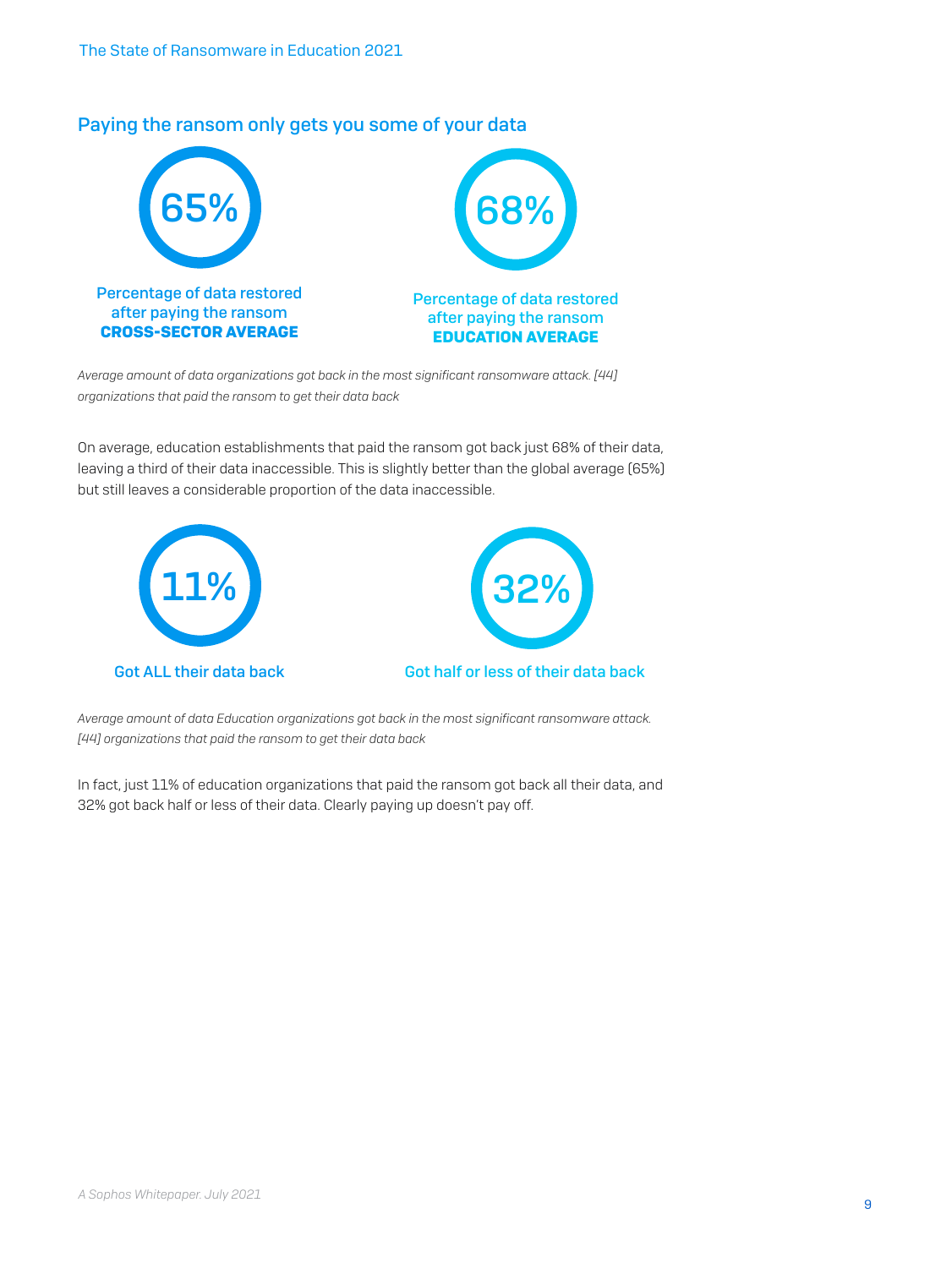# The cost of ransomware

### Revealed: the ransom payments

Of the 357 respondents across all sectors that reported that their organization paid the ransom, 282 also shared the exact amount paid, including 37 in the education sector.

\$ 170,404

Average GLOBAL ransom payment

# \$ 112,435

Average EDUCATION ransom payment

*How much was the ransom payment your organization paid in the most significant ransomware attack? [282/37] organizations that paid the ransom to get their data back*

Globally across all sectors, the average ransom payment was US\$170,404. However, in education, the average ransom payment came in almost US\$58,000 lower at US\$112,435. These numbers vary greatly from the eight-figure payments that dominate the headlines for multiple reasons.

1. **Organization size.** Our respondents are from mid-sized organizations between 100 and 5,000 users who, in general, have fewer financial resources than larger organizations. Ransomware actors adjust their ransom demand to reflect their victim's ability to pay, typically accepting lower payments from smaller organizations. The data backs this up, with the average ransom payment for 100-1,000 employee organizations coming in at US\$107,694, while the average ransom paid by 1,001 to 5,000 employee organizations is US\$225,588.

2. The nature of the attack. There are many ransomware actors, and many types of ransomware attacks, ranging from highly skilled attackers who use sophisticated tactics, techniques, and procedures (TTPs) focused on individual targets, to lower skilled operators who use 'off the shelf' ransomware and a general 'spray and pray' approach. Attackers who invest heavily in a targeted attack will be looking for high ransom payments in return for their effort, while operators behind generic attacks often accept lower return on investment (ROI).

3. Location. As we saw at the start, this survey covers 30 countries across the globe, with varying levels of GDP. Attackers target their highest ransom demands on developed Western economies, motivated by their perceived ability to pay larger sums. The two highest ransom payments were both reported by respondents in Italy. Conversely, in India, the average ransom payment was US\$76,619, less than half the global number (base: 86 respondents).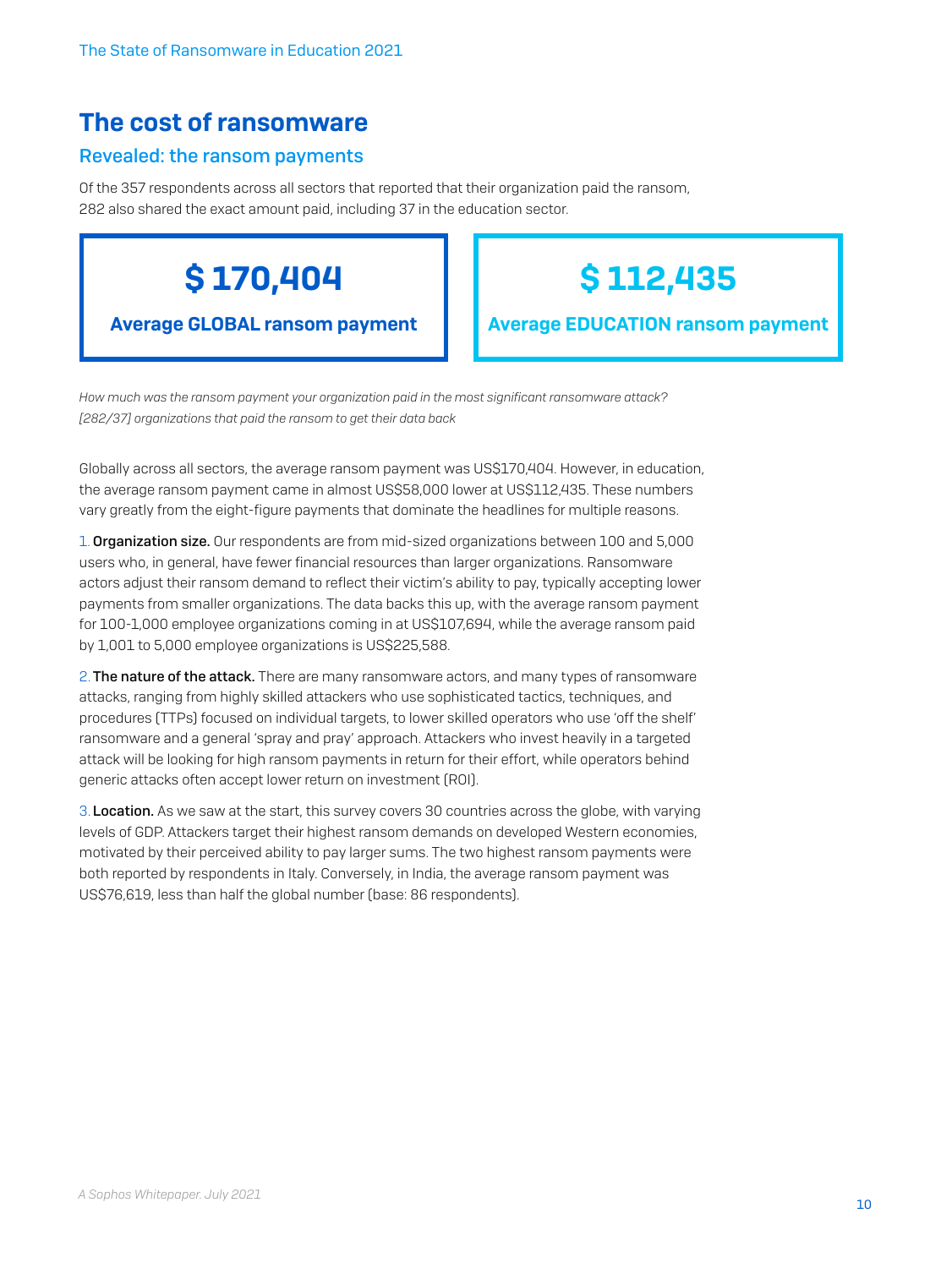### Education has the highest ransomware recovery costs

The ransom is just a small part of the overall cost of recovering from a ransomware attack. Victims face a wide range of additional expenses including the cost to rebuild and secure their IT systems, PR, and forensic analysis.



*Average approximate cost to organizations to rectify the impacts of the most recent ransomware attack (considering downtime, people time, device cost, network cost, lost opportunity, ransom paid etc.) [base numbers in chart] respondents whose organization had been hit by ransomware in the last year, split by sector, Millions of US\$*

The survey revealed that the education sector experiences the highest ransomware recovery cost of all sectors, with an average remediation cost from their most recent ransomware attack of US\$2.73 million (considering downtime, hours lost, device cost, network cost, lost opportunity, ransom paid, and so on). This is a massive 48% higher than the global average (US\$1.85 million). The weak state of education IT infrastructure likely is a major contributor to the high cost, with organizations often needing to rebuild their IT systems from the ground up in the wake of an attack.

This learning validates the importance of investing in upgrading IT systems and cybersecurity technologies before rather than after an attack.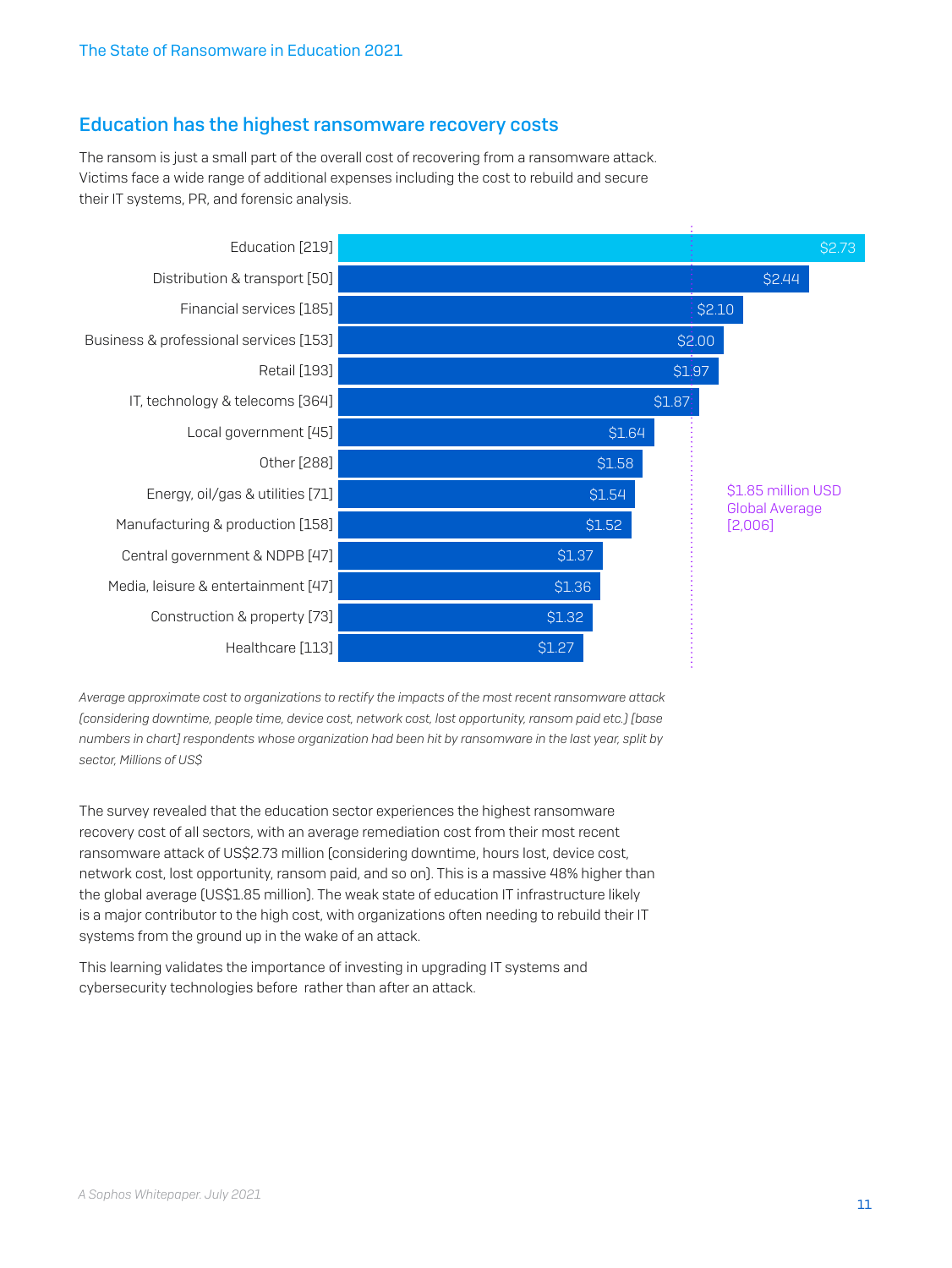# Ransomware is just a part of the cybersecurity challenge

Ransomware is a major cybersecurity issue for education organizations, but not the only one. IT teams are juggling multiple cybersecurity demands, and their challenge has been exacerbated by the pandemic.

### Cybersecurity workload increased in 2020

We asked the survey respondents how their cybersecurity workload had changed over the course of 2020.

#### **Increased Contract State Standard Standard Contract Standard Decreased Contract Don't know** Average [5,400] Business and professional services [361] Central government and NDPB [117] Construction and property [232] Distribution and transport [203] Education [499] Energy, oil/gas and utilities [197] Financial services [550] Healthcare [328] IT, technology and telecoms [996] Local government [131] Manufacturing and production [438] Media, leisure and entertainment [145] Retail [435] Other 768] 1% 1% 1% 1% 1% 2% 2% 12% 9% 13% 11% 10% 12% 14% 13% 16% 9% 7% 20% 24% 10% 16% 17% 11% 15% 24% 16% 16% 18% 16% 17% 16% 15% 18% 16% 69% 17% 13% 70% 79% 72% 64% 74% 72% 68% 70% 66% 73% 73% 59% 72% 68%

### How cybersecurity workload changed over the course of 2020

*Over the course of 2020, our cybersecurity workload has decreased/increased/stayed the same [base sizes in chart], split by sector.* 

IT teams in the education sector were among the most heavily impacted by the pandemic, with 74% experiencing an increase in cybersecurity workload over the course of 2020. While the majority of respondents in all sectors reported an increase, only central government saw a greater growth in workload than the education sector.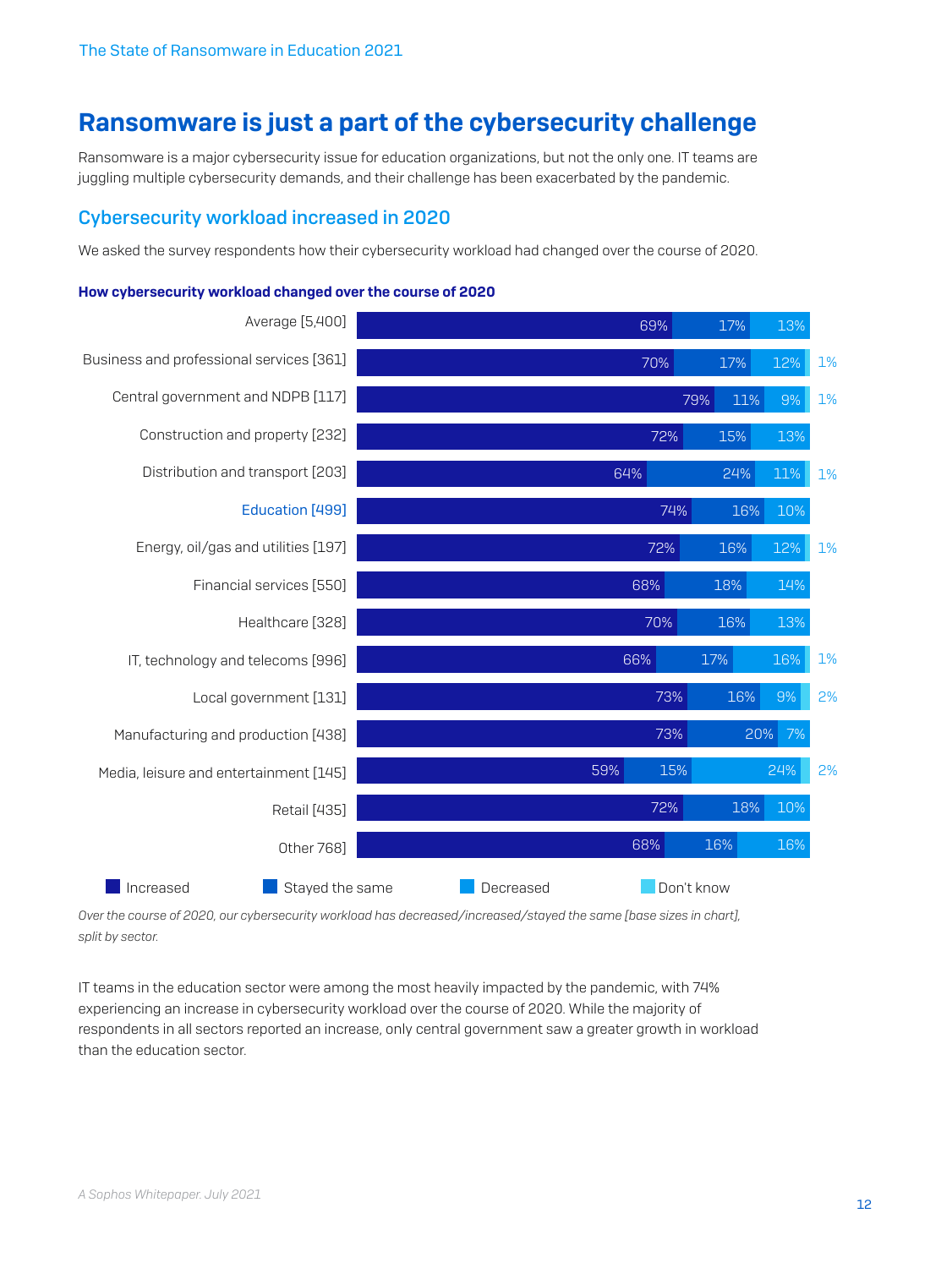The switch to online learning was likely a major factor behind the increased workload. IT teams needed to secure new learning platforms as well as the devices used by students and educators. The increased use of personal devices for teaching and learning further added to the challenge, with IT teams required to mitigate the risk of unpatched or risky applications that could otherwise provide an entry point to attackers.

The heavy focus on securing online teaching and learning would have likely reduced IT teams' capacity to monitor for and respond to ransomware threats.

### Increased workload slowed response times

One of the consequences of the increase in cybersecurity workload over 2020 was a slowdown in response time to IT cases.

| Average [5,400]                          |     | 61% | 19% | 20% |    |
|------------------------------------------|-----|-----|-----|-----|----|
| Business and professional services [361] |     | 62% | 19% | 19% | 1% |
| Central government and NDPB [117]        |     | 56% | 21% | 22% | 1% |
| Construction and property [232]          |     | 60% | 19% | 21  |    |
| Distribution and transport [203]         |     | 57% | 26% | 17% |    |
| Education [499]                          |     | 65% | 17% | 17% |    |
| Energy, oil/gas and utilities [197]      |     | 60% | 16% | 23% | 1% |
| Financial services [550]                 |     | 61% | 18% | 21% |    |
| Healthcare [328]                         |     | 63% | 19% | 19% |    |
| IT, technology and telecoms [996]        |     | 63% | 18% | 19% |    |
| Local government [131]                   | 50% | 19% |     | 29% | 2% |
| Manufacturing and production [438]       |     | 61% | 25% | 15% |    |
| Media, leisure and entertainment [145]   | 45% | 23% |     | 32% |    |
| <b>Retail [435]</b>                      |     | 60% | 19% | 21% |    |
| Other [768]                              |     | 60% | 18% | 22% |    |

*Over the course of 2020, our response time to IT cases has decreased/increased/stayed the same. [base sizes in chart], split by sector. N.B. Due to rounding, some totals are greater than 100%*

The education sector was most affected, with almost two-thirds (65%) reporting that response time increased over last year – the highest of all sectors.

When an adversary is in your environment, it's imperative to stop them as early as possible. The longer they are allowed to explore your network and access your data, the greater the financial and operational impact of the attack. The slowdown in response time is therefore a cause for alarm.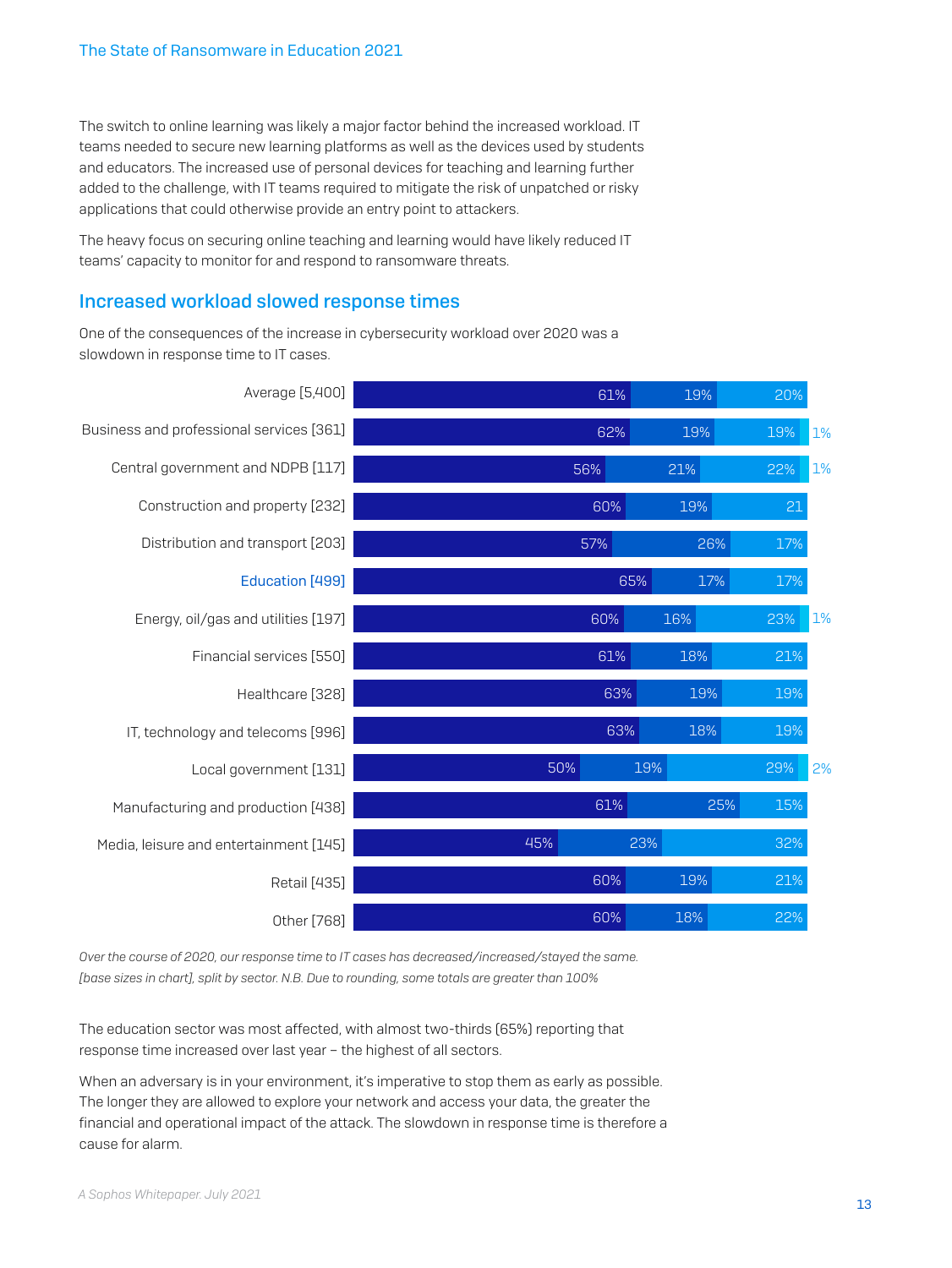### Increased workload increased knowledge and skills

Every cloud has a silver lining. There is also a link between increase in cybersecurity workload and increased ability to develop cybersecurity knowledge and skills.

### Increase in cybersecurity workload and increase in ability to develop cybersecurity knowledge and skills



Cybersecurity workload has increased Ability to further develop cybersecurity knowledge and skills has increased

*Over the course of 2020, our cybersecurity workload/our ability to further develop our cybersecurity knowledge and skills has increased [base sizes in chart], split by sector*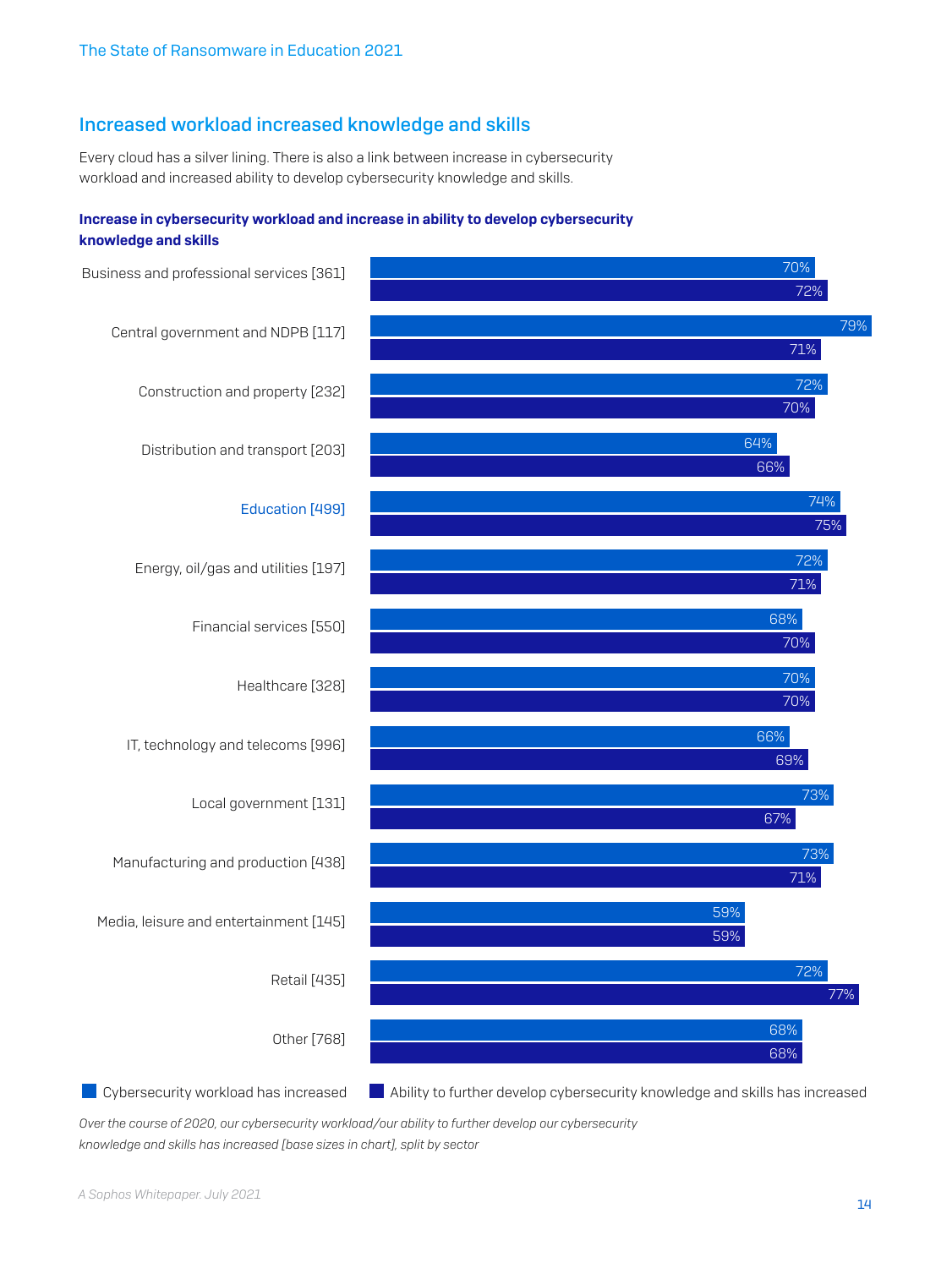75% of IT teams in education said their ability to develop cybersecurity knowledge and skills increased over the course of 2020, the second highest after retail (77%).

While increased workload adds pressure, it also provides more opportunities to learn new things. In addition, it's likely that the unique circumstances of the pandemic also required IT teams to deliver outputs that they had never been asked for before.

### Readiness to take on future challenges

Having the right tools and knowledge is key to being able to investigate and address cyberthreats.

### Have the tools and knowledge to investigate suspicious activity



*If I detect suspicious activities in my organization, I have the tools and knowledge I need to investigate fully: Strongly agree, Agree. Omitting some answer options [base sizes in chart], split by sector*

In the face of the high level of ransomware attacks experienced by the education sector and increased cybersecurity workload, it's encouraging that 86% of education respondents say they have the tools and knowledge they need to investigate fully suspicious activities. This is a notch higher than the global average (82%) and second only to business and professional services (87%).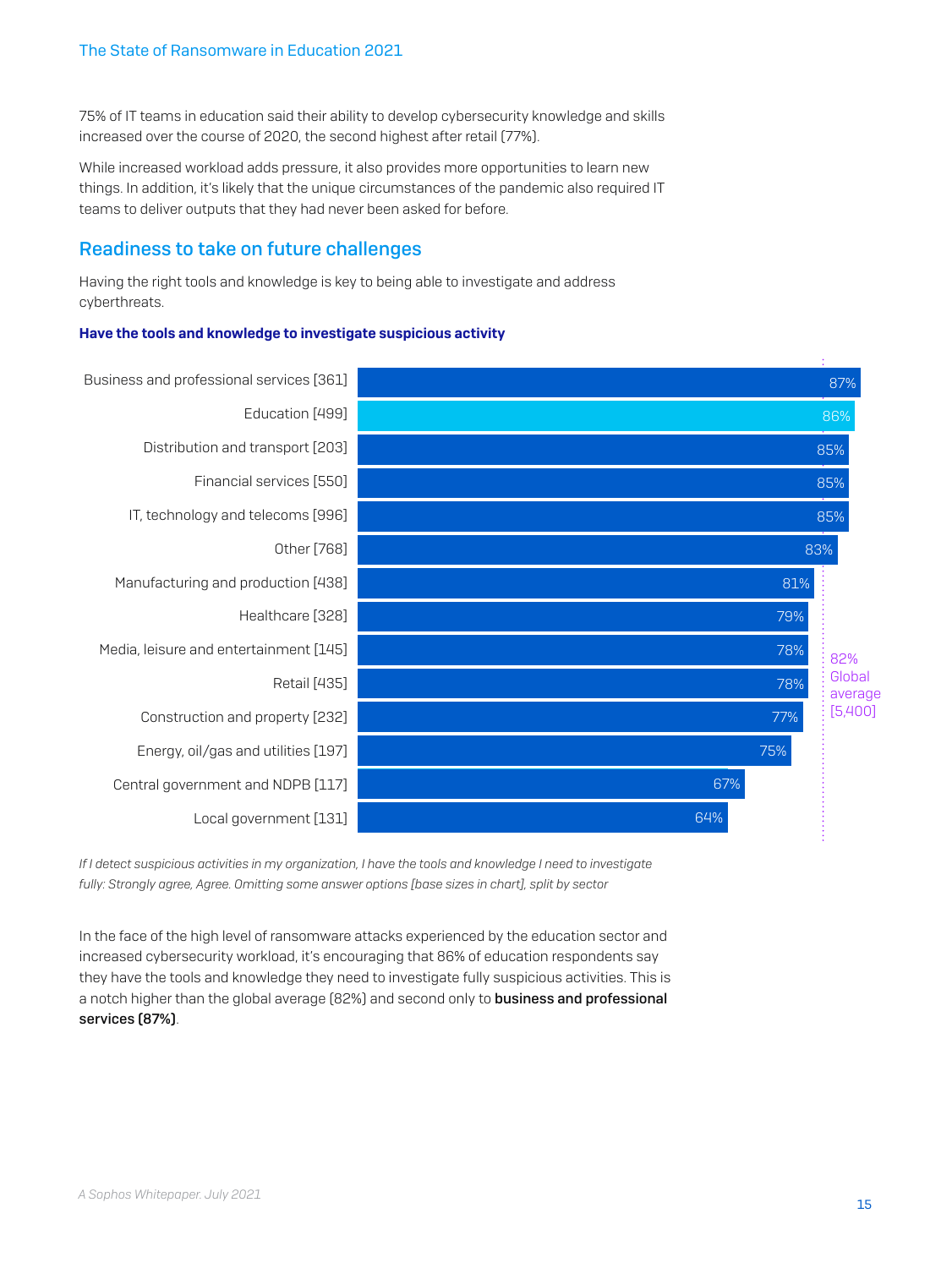# The future

### Education's expectations of the future attacks

We saw at the start that 55% of respondents in the education sector were not hit by ransomware last year. Almost two-thirds (61%) expect to be hit by ransomware in the future. Conversely, 39% don't anticipate an attack.

### Why the education sector expects to be hit

Among the educational establishments that weren't hit by ransomware but expect to be in the future, the most common reason (46%) is that ransomware attacks are getting increasingly hard to stop due to their sophistication.



*Why do you expect your organization to be hit by ransomware in the future? [167 educational organizations that haven't been hit by ransomware in the last year but expect to be in the future, omitting some answer options]*

While this is a high number, the fact that these organizations are alert to ransomware becoming ever more advanced is a good thing, and may well be a contributing factor to successfully blocking potential ransomware attacks last year.

In addition, 42% of respondents said that ransomware was too prevalent for them not to get hit.

26% of respondents see users compromising security as a major factor behind why they will likely be hit by ransomware in the future. It is encouraging to see that, in the face of sophisticated attackers, most IT teams are not taking the easy option of blaming their users.

Similarly, 30% of education respondents admit to having weaknesses or gaps in their cybersecurity. While it's clearly not a good thing to have security holes, recognizing that these issues exist is an important first step to enhancing your defenses.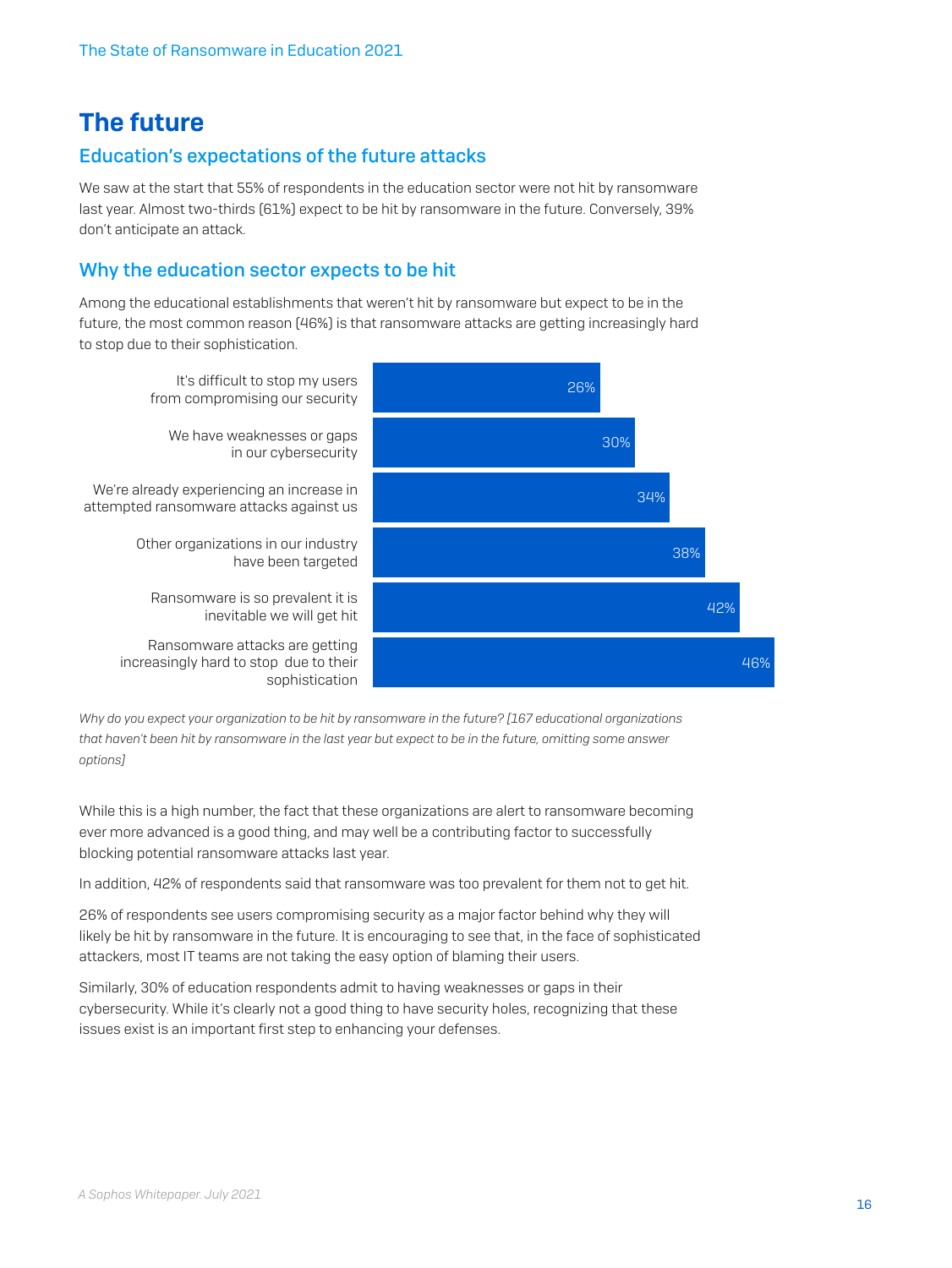### Why education doesn't expect to be hit by ransomware

109 education respondents said their organization was not hit by ransomware in the last year and they don't expect to be hit in the future.





*Why do you not expect your organization to be hit by ransomware in the future? [109] Educational establishments that haven't been hit by ransomware in the last year and do not expect to be in the future, omitting some answer options*

The most common factor behind this confidence is having trained IT staff who are able to stop attacks (60%), followed by the use of anti-ransomware technology (50%). In addition, 34% of education respondents who don't expect to be hit by ransomware work with a specialist cybersecurity company that runs a full Security Operations Center (SOC).

While advanced and automated technologies are essential elements of an effective anti-ransomware defense, stopping hands-on attackers also requires human monitoring and intervention by skilled professionals. Whether in-house staff or outsourced pros, human experts are uniquely able to identify some of the telltale signs that ransomware attackers have you in their sights. We strongly recommend all organizations build up their human expertise in the face of the ongoing ransomware threat.

It's not all good news. Some results are cause for concern:

- $\rightarrow$  60% of education respondents that don't expect to be hit are putting their faith in approaches that don't offer any protection from ransomware.
	- 37% cited cybersecurity insurance against ransomware. Insurance helps cover the cost of dealing with an attack, but doesn't stop the attack itself.
	- 36% cited air-gapped backups. While backups are valuable tools for restoring data post attack, they don't stop you getting hit.

*N.B. Some respondents selected both the above options, with 60% selecting at least one of these two options.* 

▶ 15% believe that they are not a target of ransomware. Sadly, this is not true. No organization is safe.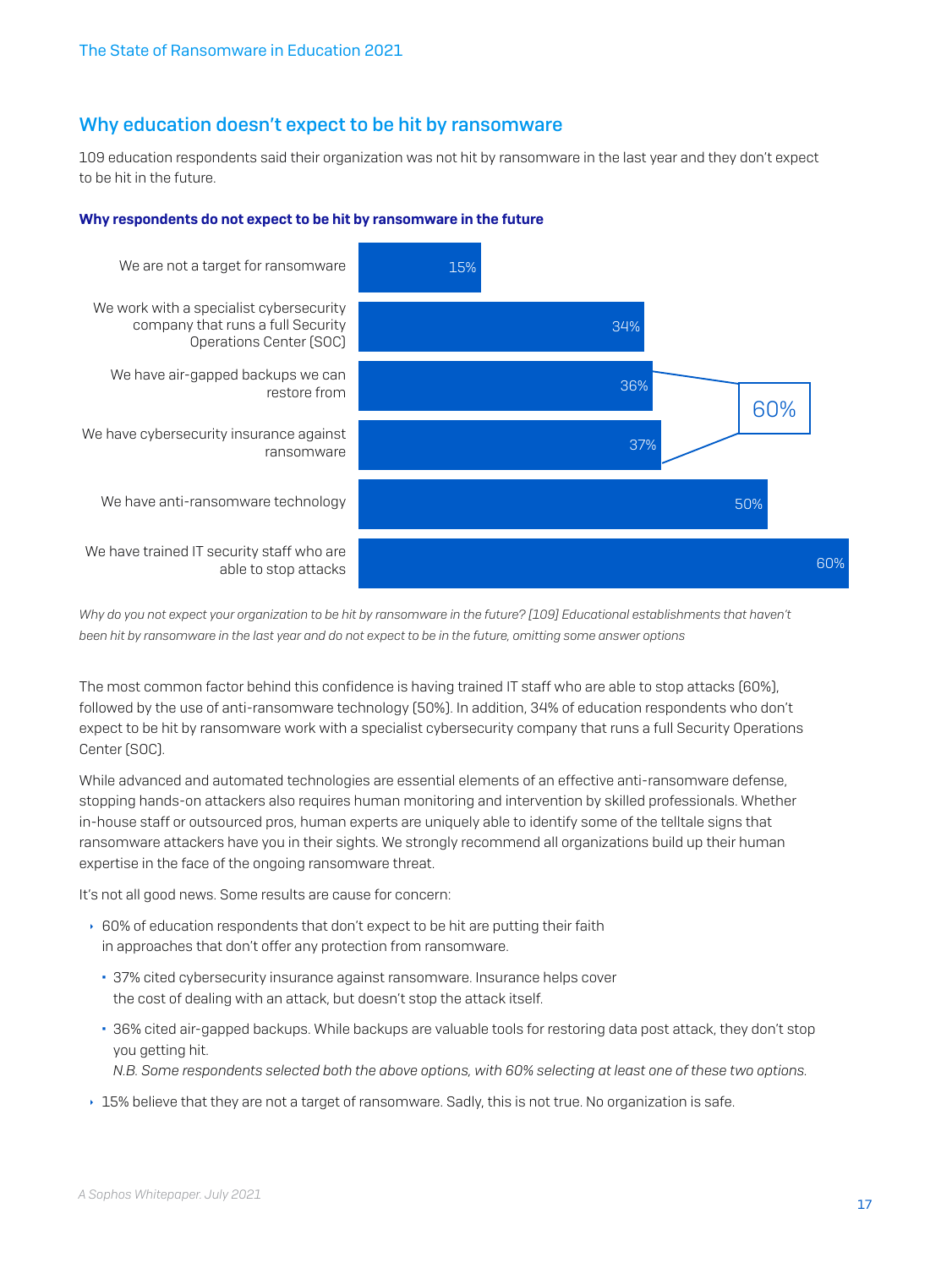### Educational establishments are well prepared

Responding to a critical cyberattack or incident can be incredibly stressful. While nothing can completely alleviate the stress of dealing with an attack, having an effective incident response plan in place is a surefire way to minimize the impact.

### Have a plan to recover from a major malware incident



*Does your organization's Business Continuity Plan (BCP)/Disaster Recovery Plan (DRP) include plans to recover from a major malware incident? Yes, we have a full and detailed malware incident recovery plan and Yes, we have a partially developed malware incident recovery plan [base numbers in chart], omitting some answer options, split by sector*

It's therefore encouraging to discover that 90% of educational establishments have a malware incident recovery plan, with just above half (51%) having a full and detailed plan and 39% having a partially developed plan. These statistics are completely aligned with the cross-sector average numbers.

## Recommendations

In light of the survey findings, Sophos experts recommend the following best practices for all organizations across all sectors:

1. Assume you will be hit. Ransomware remains highly prevalent. No sector, country, or organization size is immune from the risk. It's better to be prepared but not hit than the other way round.

2. Make backups. Backups are the number one method organizations used to get their data back after an attack. And as we've seen, even if you pay the ransom, you rarely get all your data back, so you'll need to rely on backups either way.